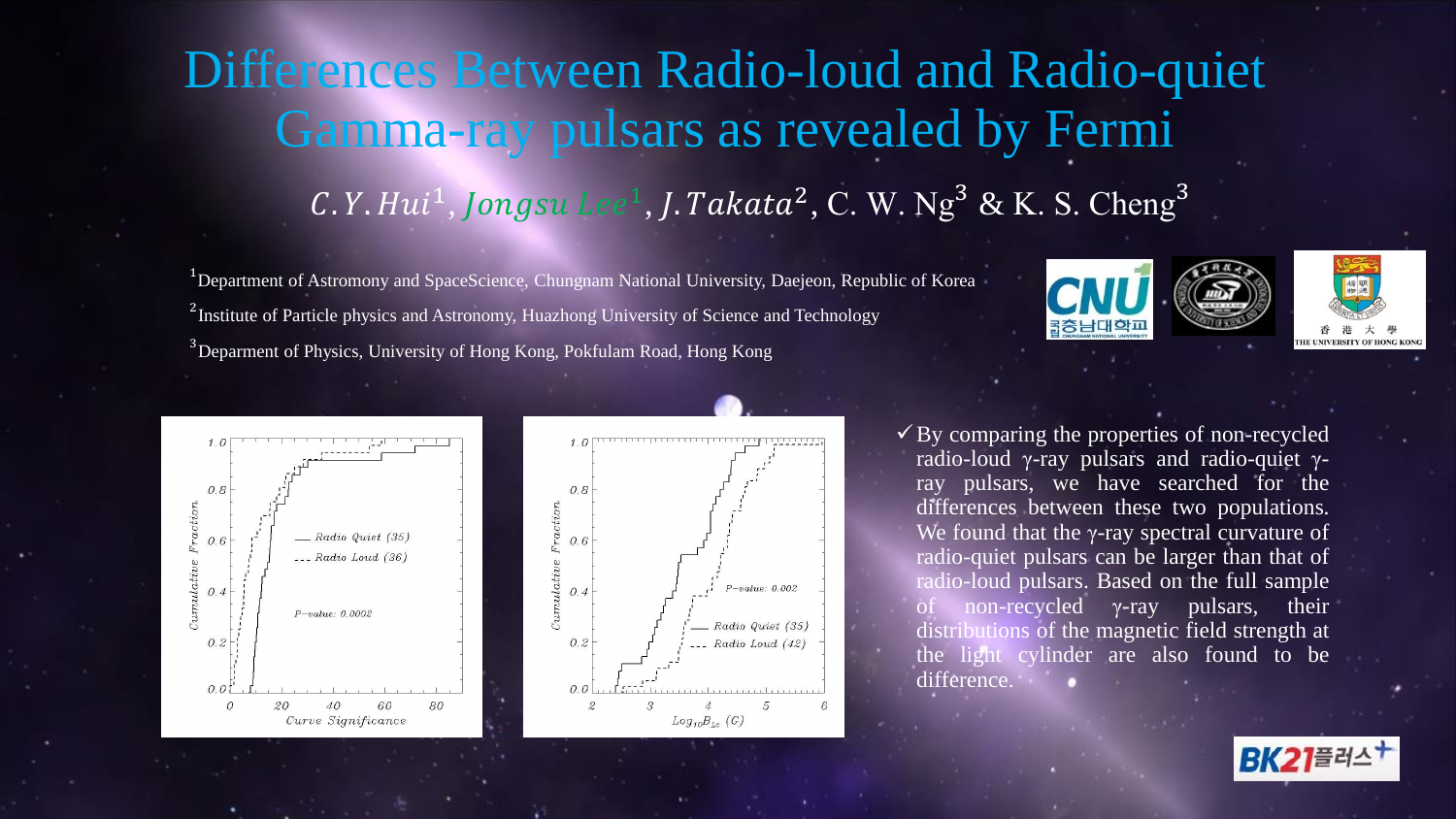

 $\checkmark$  Another interesting result is the comparison for magnetic field between two populations. The distribution and statistical test was not shown the difference in  $B_{\text{surface}}$ , while we can show the definitely difference in  $B_{Light\ Cylinder}.$ 

 $\checkmark B_{LC}$  is function of P and P. To investigate if the difference in  $B_{LC}$  is caused by the distributions of their rotational parameters, we have also applied the A-D test separately on P (p-value~0.006) and  $\dot{P}$  (p-value~0.2).

 $\sqrt{\text{Since } B_{LC} \sim B_S P^{-3}}$ , the differences between radio-loud and radio-quiet populations should stem from the rotational period P. We noted that P of radio-loud pulsars are generally smaller than radio-quiet pulsars.

 $\checkmark$ Therefore, shorter period pulsars will have wider radio cone and hence more favorable to be radio-loud. And thence the radio-quietness in the pulsar population might be a result of their narrower radio cones.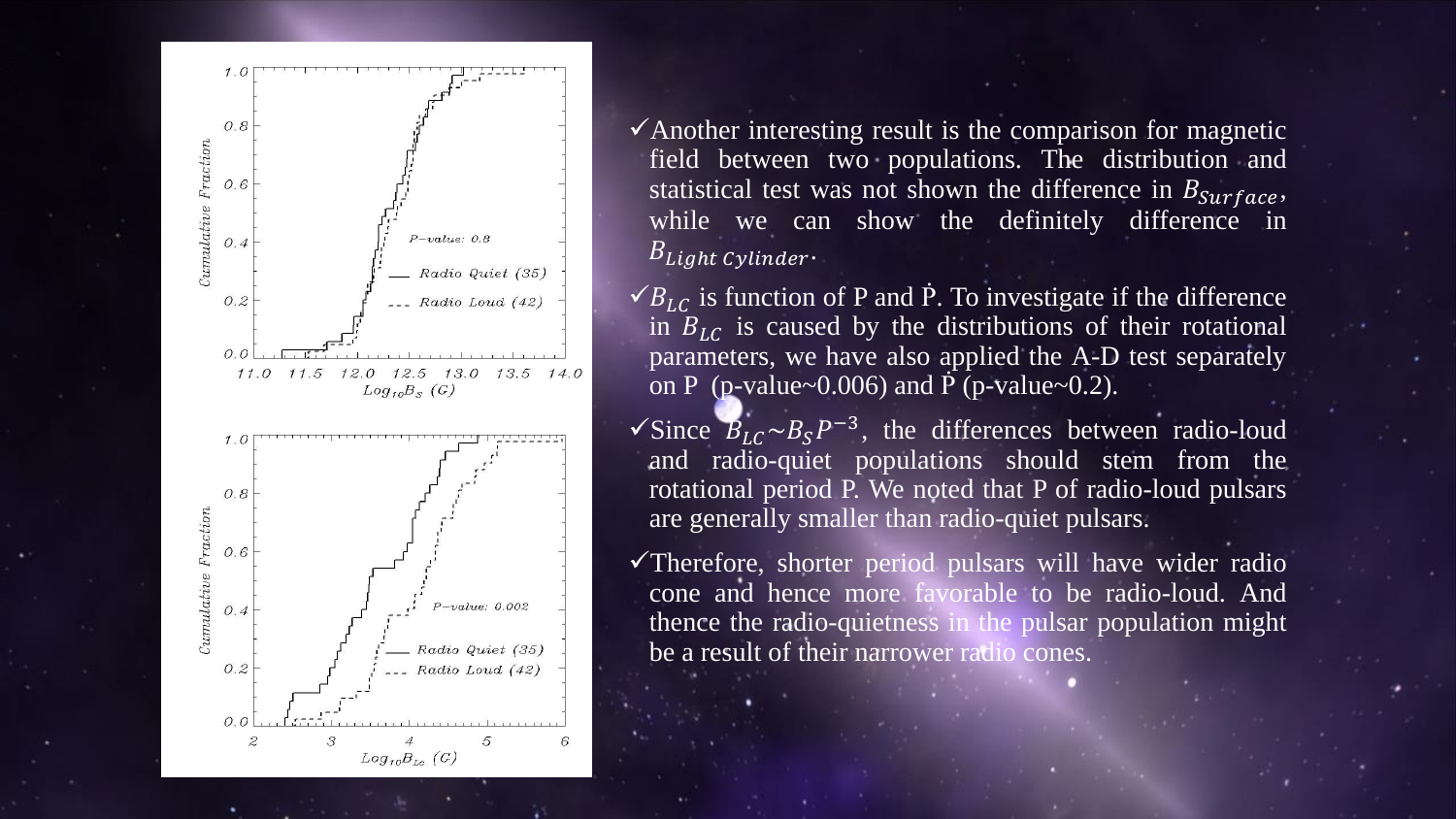

 $\checkmark$  In re-examining the distributions of nominal values of  $F_X$ , we confirmed the difference between the radio-loud and radio-quiet pulsars as claimed by Marelli et al. (2015).

Concerning the difference in  $\frac{F_{\gamma}}{F}$  $F_X$ , we consider a geometric effect together with assumption that the X-ray are coming from the regions near the polar cap.

- $\checkmark$ In this case its intensity  $F_X^{PC}$  should depend on the angle between the magnetic axis and the viewing angle  $\theta$ , namely  $F_X^{PC} \propto \theta$ .
- $\checkmark$ Then radio-loud pulsars should have smaller  $\theta$  than those radio-quiet pulsars.
- This implies the mean  $F<sub>X</sub>$  of radio-loud pulsars is larger than that of the radio-quiet pulsars